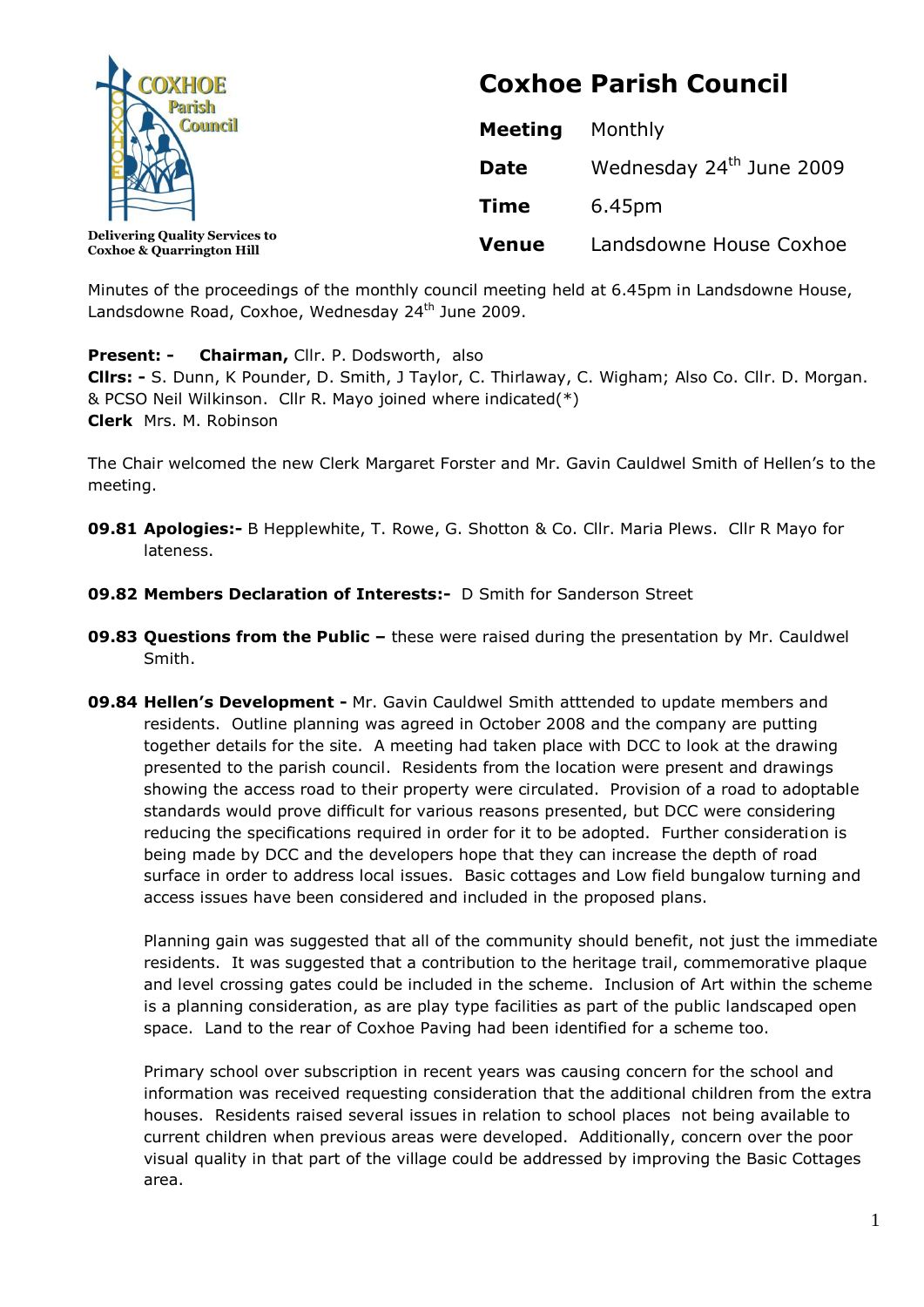Art and heritage were felt to be important aspects of the move from outline planning to full application being made. In respect of the school concerns, it was an issue which should have been addressed at outline phase and had now passed.

Revised plans are being presented to council on  $3<sup>rd</sup>$  July with the plan to submit plans late July and to committee in September. Work is hoped to commence in October, weather dependent. Houses are hoped to be laid down in early 2010 by Barratts over a 2-3 year period, again dependent upon market forces. Affordable 2, 3, & 4 bed semi and detached houses are planned with a fair mix of all.

Upgrading of the cycleway in the area has been agreed between DCC and Hellen's, though work by DCC has not commenced to date.

Cllr Dodsworth thanked Mr Cauldwel Smith for his presentation.

## **09.85 Police Report –**

A full report was presented by PCSO Neil Wilkinson. Areas of concern were scrap collectors in the outer villages taking items not intended for collection, often between 8 – 10am without, proper licences. Police are asking members of the public to report slow driving scrap vehicles or any suspicious vehicles in thier area. Additionally, the riding of mini motor bikes on footpaths and roads has been identified and warnings given out. Resolved to display the information and report on the notice boards. PCSO Wilkinson was thanked for his report.

- **09.86 Minutes of Monthly Meeting** held 14<sup>th</sup> April & 12<sup>th</sup> May 2009 were approved and signed as a true record.
- **09.87 Minutes of Annual Parish Meeting held 12th May 2009**  were provided for information.
- **09.88 Minutes of Annual General Meeting of Council held 12th May 2009 -** for information.
- **09.89 Minutes of meetings for the advertisement, short listing, selection for interview, interviews and appointment of new clerk held 6th & 29th May and 2nd and 12th June –** Reports given on each of the meetings, minutes to be circulated. The new clerk appointed is Mrs. Margaret Forster who lives locally and has vast experience of local council administration and has served as a Town Clerk for a much larger council. Members were delighted with the appointment and looked forward to working with her over the coming years.

#### **09.90 Matters of information**

- a. Coxhoe Bowling Club update and thanks for support. Cllr Smith advised that they had had their first match in the improved facilities. Members were pleased to hear of their successes.
- b. NALC Cheif Executive, John Findlay has been awarded an OBE in the Queen's Birthday Honours List.
- c. Planning Portal training circulated to members only referred to Unitary Councillors.
- d. Photocopying machine response from Gerry Steinberg matter closed.
- e. Annual Parish Meeting reports in Coxhoe Chronicle and also on Web site.
- f. Information on Churchyards produced but no room on this occasion to be included in the latest issue. Same to be updated for next Coxhoe Chronicle and Quarrington Hill Village Newsletter.
- g. Environment Award received by the Coxhoe Community Partnership members congratulated the Partnership of their successes and hard work in the community.
- h. More information has become available in respect of livestock and allotments. **RESOLVED** to rescind the minute 09.76i. and advise allotment holders that the keeping of chickens, hens, pigeons and rabbits would be allowed, but that geese would not.
- i. Lighting to rear of St Mary's Church Resolved to arrange a site meeting with the Church Warden and DCC Lighting.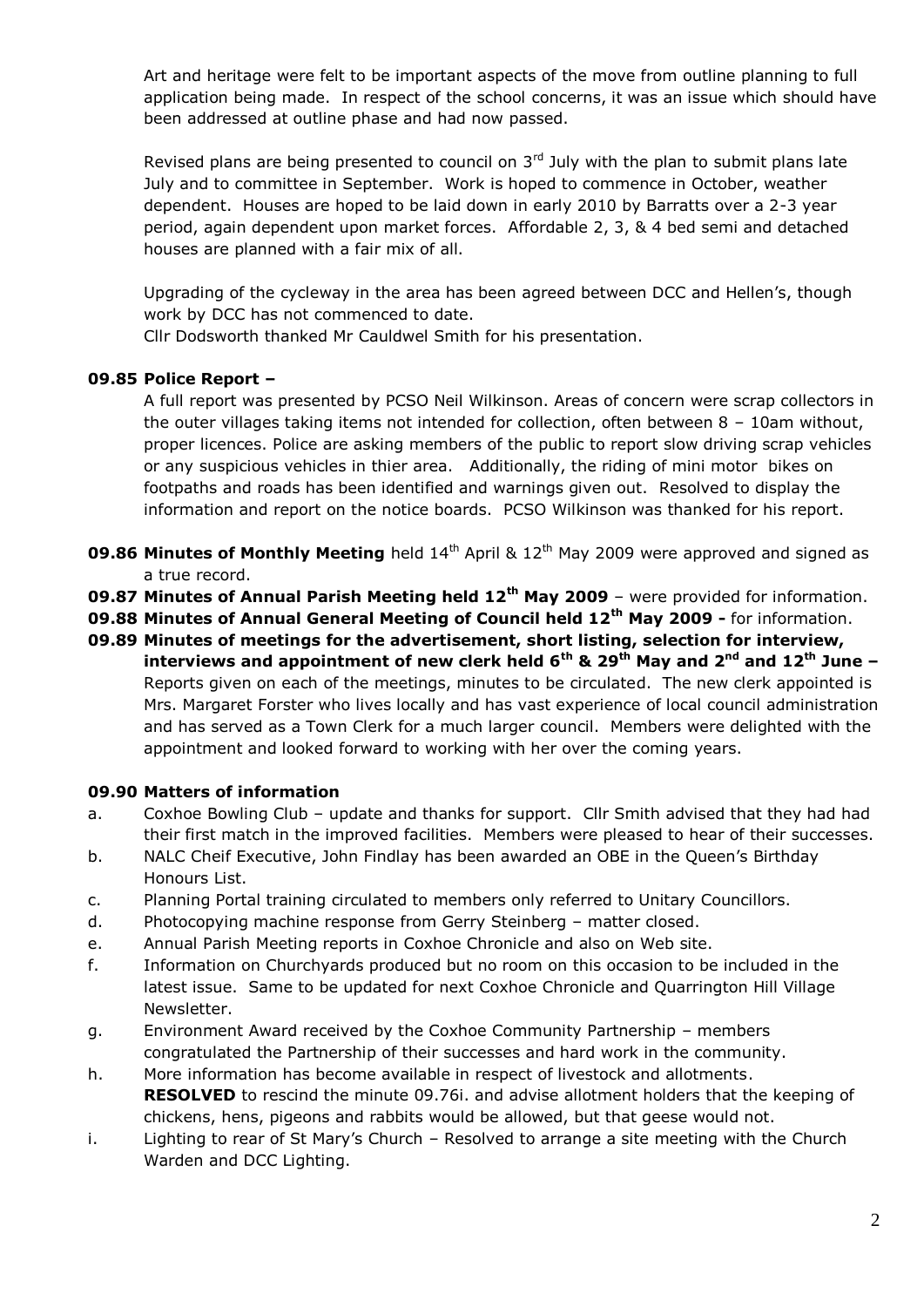j. Asset Transfer to recommence. Officer in charge of the process is unchanged from the previous authority.

# **09.91 Correspondence**

# **Durham County Council (DCC)**

- **09.91.1 EDRC AAP Launch Event Summary Report -** received.
- **09.91.2 AAP Partnership Board Information –** available in Council Office.
- **09.91.3 EDRC Local Councils Committee** Minutes 19<sup>th</sup> May, Agenda for 21<sup>st</sup> July received. Cllr's Pounder and Smith agreed to attend together with Cllr Hepplewhite.
- **09.91.4 EDRC Local Councils Committee** Draft Constitution circulated to all members and to be adopted at next Local Committee meeting on  $21^{st}$  July.
- **09.91.5 CDALC - AAP Board Distribution** information received.
- **09.91.6 DCC Over View and Scrutiny Review - Winter Maintenance Scrutiny Working Group -** Partnership working with DCC welcomed

**Resolved** to raise the following:-

- a. A review of the grit bin criteria and filling policy to cover those which are not provided
- b. on current assessment criteria, i.e. provided by DCC members or local councils, to include the cost of servicing these bins.
- c. To suggest salt bin advertising renewed annually for local businesses.
- d. To consider best way forward to avoid Double Taxation issues.
- **09.91.7 County Durham Local Development Framework** Core Strategy & 3 Area Action Plans Consultation. **Resolved** to receive the information.

## **County Durham Association of Local Councils (CDALC)**

- **09.91.8 Village SOS – BBC UK Rural Revival** information shared with both community partnerships.
- **09.91.9 Northern Gas Networks Grants** for Parish Council environmental projects. Information shared with both partnerships. To consider if local public footpath improvements would meet the criteria.
- **09.91.10 •• Double Taxation** CDALC are meeting with DCC to look at where double taxation is occurring and will negotiate on behalf of all member councils to seek redress of the situation. **Resolved** to share information with CDALC.
- **09.91.11 NALC Conference** Resolved not to send a delegate on this occasion
- **09.91.12 NALC Leadership Academy** Resolved to receive the information
- **09.91.13 Durham Association News** Received
- **09.91.14 NALC Local Council Awards** Received

## **Other Correspondence**

- **09.91.15 County Durham Sport and Activity Awards Resolved** to
	- i. Display information and circulate to local groups.
	- ii. To put forward a nomination Cllr Dodsworth agreed to enter the person suggested.
- **09.91.16 Link – news articles – Resolved** to pass information on to both partnerships for their newsletters.
- **09.91.17 Quarrington Hill Cemetery** Further letter received from resident and a copy of the response he had received from the diocese which did not clearly identify the council's role within the churchyard.

#### **Resolved** to

- i. Write to the diocese to clarify the council's role and ask for this to be advised to the complainant, copy to be also sent to the complainant.
- ii. Chairman to facilite a meeting with the Diocese, complainant, Friends of St. Pauls Churchyard, DCC, Parish and Church Parish Councils. Cllr Dodsworth agreed to convene the meeting.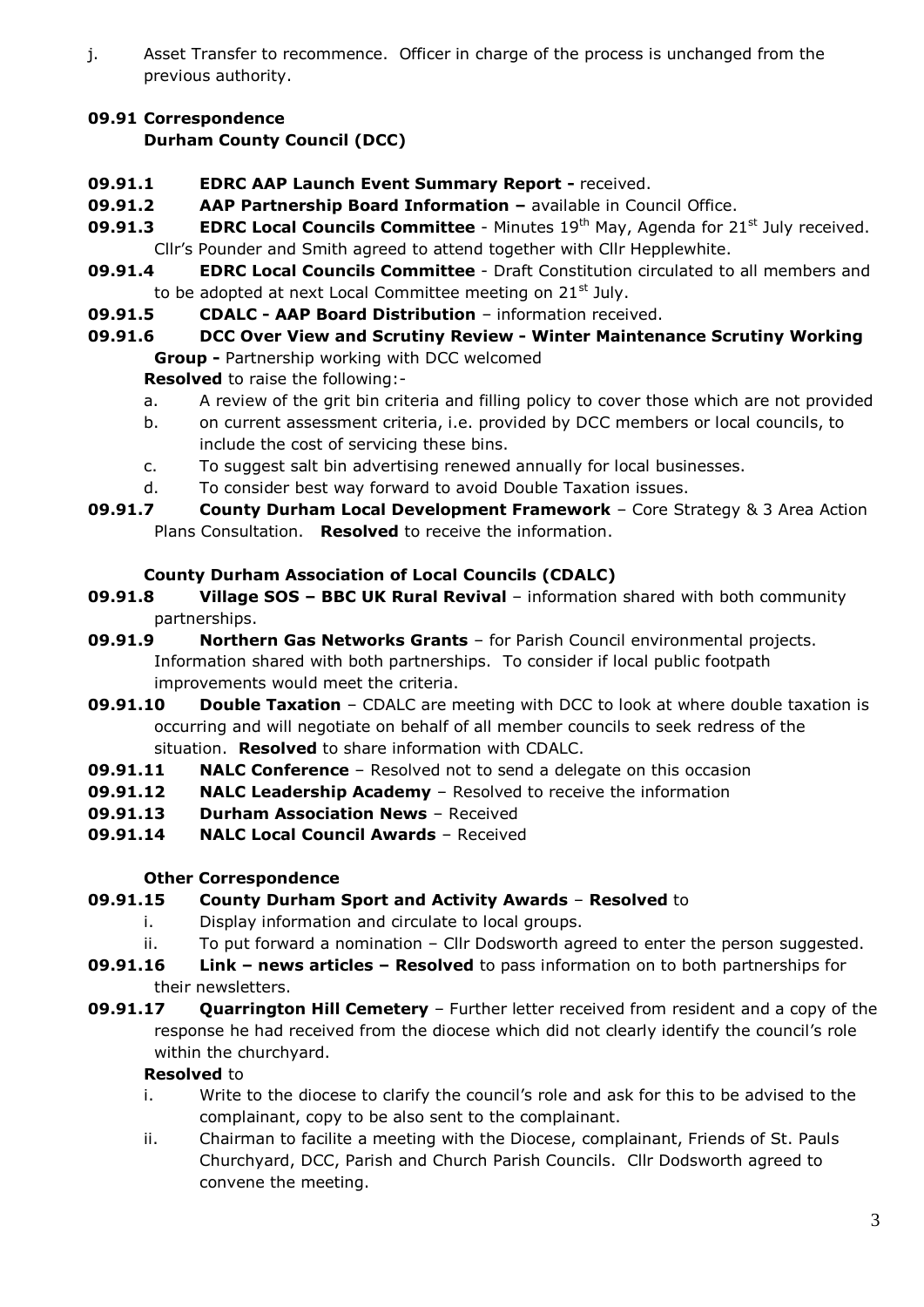iii. Write to complainant in support of his plea and advising of the resolutions.

## **09.91.18 Quarrington Hill Speed Visors –**

- a. Posts confirmed as being in place just awaiting power connection**.**
- b. Concern regarding the siting of a post in Quarrington Hill**.**

# **Resolved to**

- i. Contact Gerry Jones re concern and checks made prior to installation
- ii. Write to resident advising what steps were taken in deciding the location in conjunction with highways, police etc.
- **09.91.19 St Mary's Cemetery grave damage –** discussed with Parish Council Contractor who advises that he only strims the area and no heavy machinery is used in the area. **Resolved**  to advise the resident accordingly.
- **09.91.20 The Avenue parking –** further complaint received.

**Resolved** to pursue site meeting with police and highways and to include in this meeting the new weight limit signs for discussion as possible wrong tonnage stated. Cllr Dodsworth to arrange meeting.

- **09.91.21 Communities and Local Government** plan to renew local democracy received
- **09.91.22 Memorial garden appea**l Information on grants recently received have been passed on and these may be helpful.
- **09.91.23 Power of Well Being** full information now available, just awaiting being at the right stage of Quality Status before training is organised prior to a council meeting.
- **09.91.24 Urban & Rural Renaissance** lighting, hanging baskets issues raised and alternative means of improving the main street had been considered by the Environment Meeting. URRI had identified £15,000 for historic style lamp posts. Hanging basket costs noted as being £40 each and planters near crossing still empty. A desire to continue to aim for Christmas lights on lamp posts re-affirmed.

# **Resolved** to

- 1. Arrange a meeting with the businesses to look at enhancing the area and to the council applying for a street licence on everyone's behalf.
- 2. Cllr Thirlaway to arrange filling of planters with current contractor.
- 3. Review hanging basket provision throughout both villages.

# **09.92.Reports & Policies**

- **09.92.1 Equal opportunities Policy Statement Resolved** to adopt the policy
- **09.92.2. Working Alone Policy Resolved** to adopt the policy and consider what further provision is required at a future meeting.
- **09.92.3. Clerk's Contract** Reviewed to take into account the experience of the newly appointed clerk.

**Resolved** to amend the contract and provide a copy to the new Clerk.

**09.92.4. Quarrington Hill Village Partnership** – Minutes of last meeting received. It was noted that the council meeting had fallen on the same night as the Village Partnership's.

**Resolved** to ask if the Partnership would consider changing the time when the Partnership meets so that parish councillors can attend.

- **09.92.5**. **Tarmac – Old Quarrington Liaison Group meetings** Minutes of last meeting received.
- **09.92.6 Crowtrees Heritage Group** Minutes of last meeting received.
- **09.92.7 Parson's Walk** Several complaints received recently. Discussed with contractor, DCC P3 officer Elaine Fields and D Fishburn estate management, site visits arranged and areas of responsibility clearly defined. Area should be fully maintained by  $5<sup>th</sup>$ July. Mr Fishburn also agreed to hard prune the plantation side of the pathway in the autumn.

Resolved that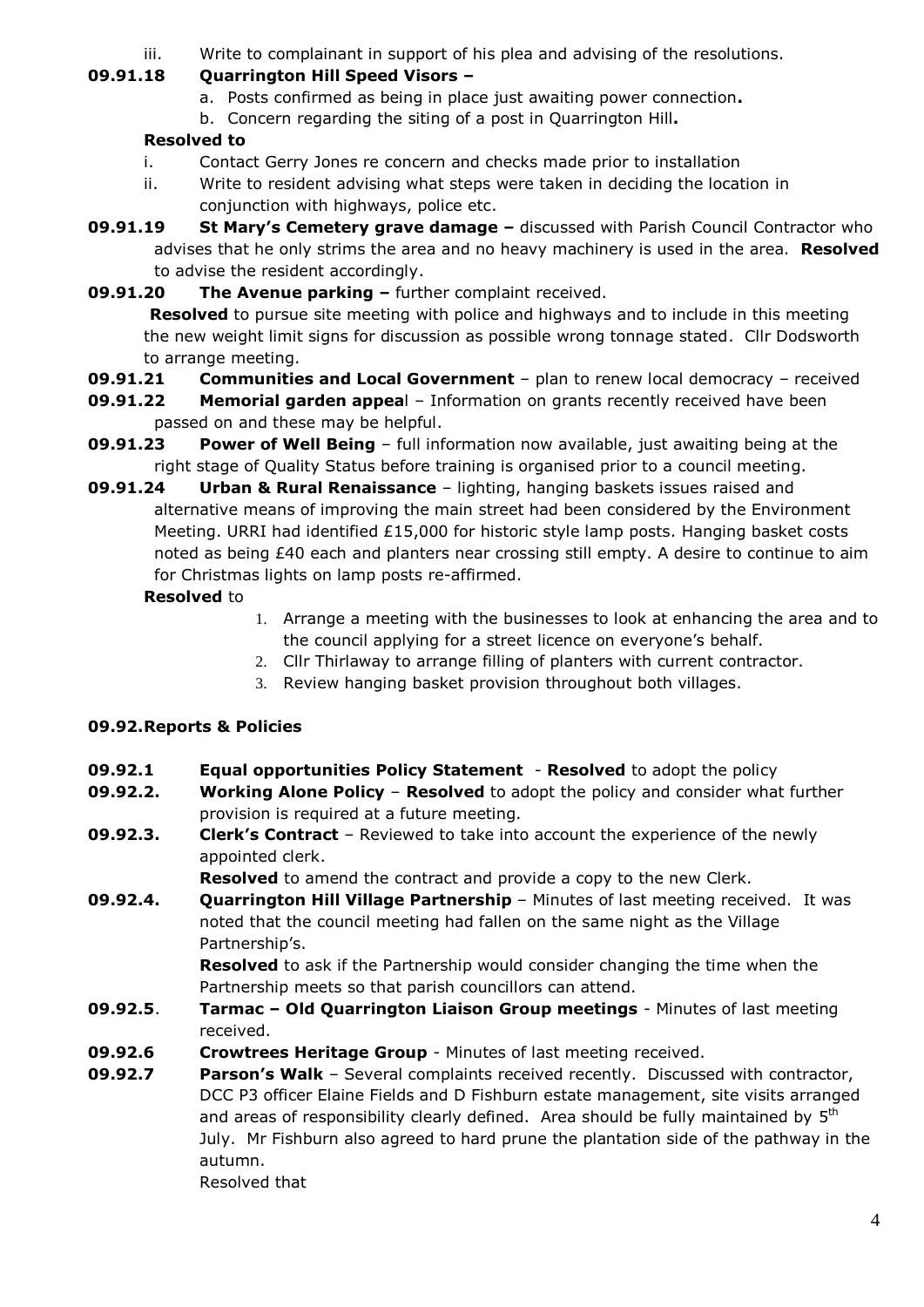- 4. The plantation wooded area to remain as a County Council responsibility.
- 5. To apply for a grant in maintining the areas, through Northern Gas or further P3 application.
- 6. To upgrade the Station Windows path cutting by 1 extra cut.
- 7. To cut both sides of footpath No 3.
- 8. To address this in the Double Taxation negotiations.

## **09.92.8 Web statistics** – received

#### **09.93. Finance**

**09.93.1 Budget update** – Balance on accounts provided and monthly financial payments presented to the meeting. **Resolved** to make all payments presented.

**09.93.2 Improved communications** - A mobile phone and dongle with an 18 month contract had been secured by Cllr Dunn. Resolved that the information relating to the contract to be retained by the council and that monthly invoices for the period to be paid accordingly.

**09.93.3 Change of Clerk** - **Resolved** to inform the bank of changes and letter signed.

**09.93.4 Clerk Appointment Pay Scale** – **Resolved** to appoint the clerk on pay scale point 19 in recognition of experience and qualifications.

**09.93.5 Internal Auditors Report** and supporting information including Annual Governance Statement and Internal Audit Plan for 2009/10 received from the Internal Auditor.

**Resolved** to accept the internal Auditors Report, Annual Governance Statement and Internal Audit Plan for 2009/10.

09.93.6 Clocks remedial work to buildings – **Resolved** to discuss this at the next meeting

09.93.7 Printing for Coxhoe Chronicle and Quarrington Hill Newsletter discussed.

## **Resolved** that

a. Clerk to seek an estimate from the local printer.

- b. Cllr Thirlaway and Cllr Dodsworth to investigate an appropriate machine to produce the newsletters, bringing the information to the next meeting.
- **09.94.1 Grants & Donations Mayor of Durham –** request donation for his charities Members strongly objected to the charge being made of £5 per annum to support a City Mayor and Charter Trustees. Cllr Morgan declared an interest as a Charter Trustee, but did explain the process which the DCC and City Council had gone through in the establishment of the Trustees and Mayor of the City of Durham. **Resolved** to enquire as to the legal status of the above and if invalid, to seek a rebate from DCC for Coxhoe citizens. Double Taxation of £8,500 to be advised to CDALC and a letter of objection to be written on behalf of the citizens of Coxhoe. **(\*RM)**

#### **09.95**

## **09.96 Accounts for payment**

| <b>Creditor</b> | Reason                        | £      |
|-----------------|-------------------------------|--------|
| <b>CDALC</b>    | Subs                          | 403.97 |
| G. Fletcher     | <b>Internal Audit</b>         | 400.00 |
| Smiths of Derby | Village Clocks servicing      | 364.55 |
| Kantara         | Web, email, domain            | 171.35 |
| Pearson's       | Sector 1 Advert clerk<br>post | 92.00  |